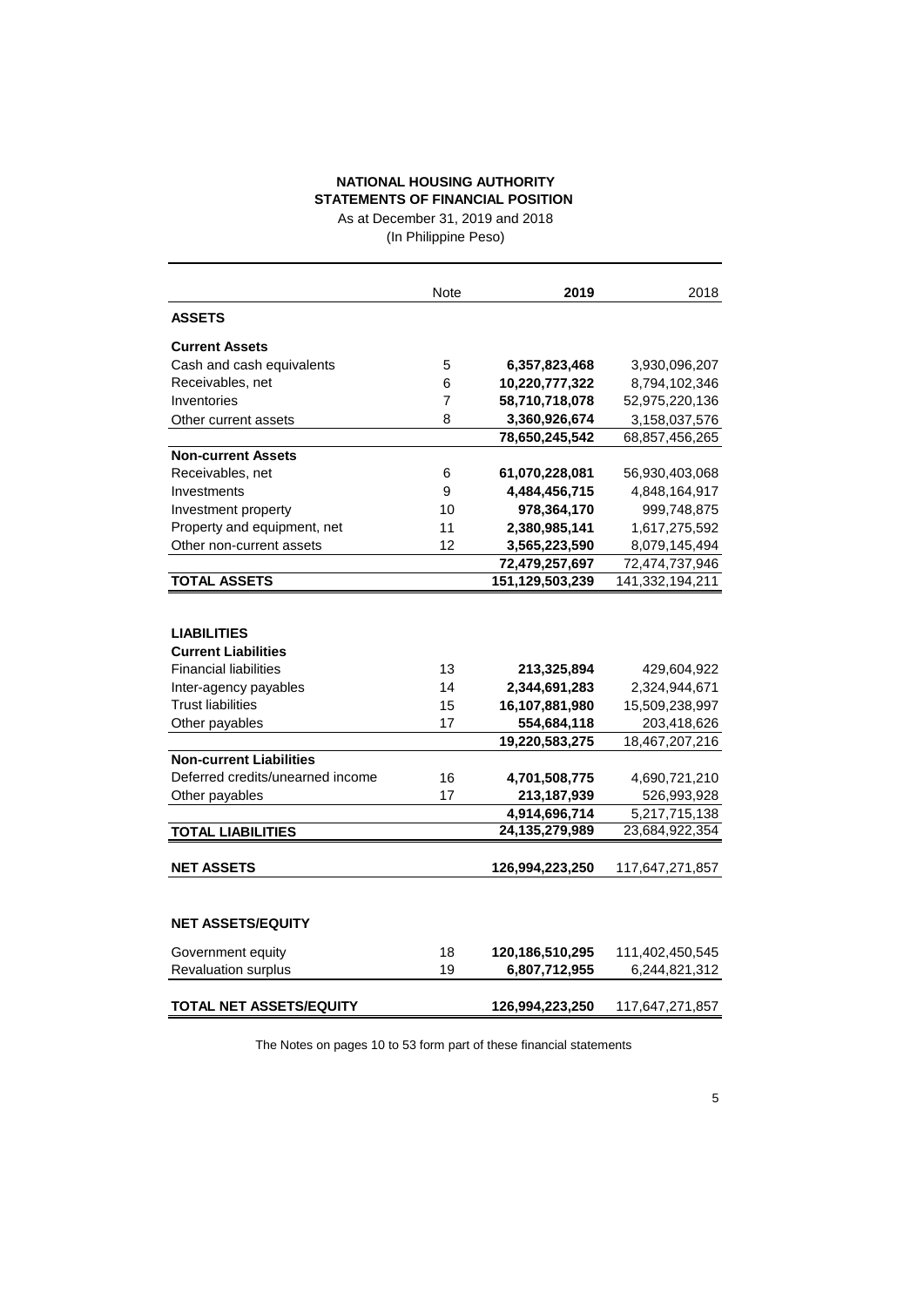# **NATIONAL HOUSING AUTHORITY STATEMENTS OF FINANCIAL PERFORMANCE**

For the Years Ended December 31, 2019 and 2018 (In Philippine Peso)

|                                         | <b>Note</b> | 2019               | 2018            |
|-----------------------------------------|-------------|--------------------|-----------------|
|                                         |             |                    |                 |
| <b>REVENUE</b>                          |             |                    |                 |
| <b>Business income</b>                  | 21          | 1,541,217,863      | 1,368,685,926   |
| Service income                          | 21          | 58,371,753         | 47,797,310      |
| Shares, Grants and donations            | 22          | 247,121,385        | 200,514,951     |
|                                         |             | 1,846,711,001      | 1,616,998,187   |
|                                         |             |                    |                 |
| <b>CURRENT OPERATING EXPENSES</b>       |             |                    |                 |
| Personnel services                      | 23          | 1,067,095,308      | 916,923,148     |
| Maintenance and other operating exper   | 24          | 672,923,191        | 580,665,707     |
| <b>Financial assistance</b>             | 25          | 8,987,721          | 2,000,000       |
| <b>Financial expenses</b>               | 26          | 296,716            | 83,166          |
| Non-cash expenses                       | 27          | 67,657,116         | 47,079,098      |
|                                         |             | 1,816,960,052      | 1,546,751,119   |
|                                         |             |                    |                 |
| <b>SURPLUS FROM OPERATIONS</b>          |             | 29,750,949         | 70,247,068      |
|                                         |             |                    |                 |
| <b>Non-Operating Income/Loss</b>        | 28          | 18,029,898         | 21,808,809      |
| <b>Discounts and Rebates</b>            |             | (21, 297, 800)     | (27, 530, 334)  |
|                                         |             |                    |                 |
| <b>SURPLUS BEFORE SUBSIDY</b>           |             | 26,483,047         | 64,525,543      |
|                                         |             |                    |                 |
| <b>Subsidy from National Government</b> | 20          | 13,857,143,830     | 352,807,000     |
| Financial assistance/Subsidy - Others   | 25          | (5, 151, 992, 499) | (1,651,377,839) |
| <b>Net Subsidy</b>                      |             | 8,705,151,331      | (1,298,570,839) |
| <b>NET SURPLUS (DEFICIT)</b>            |             | 8,731,634,378      | (1,234,045,296) |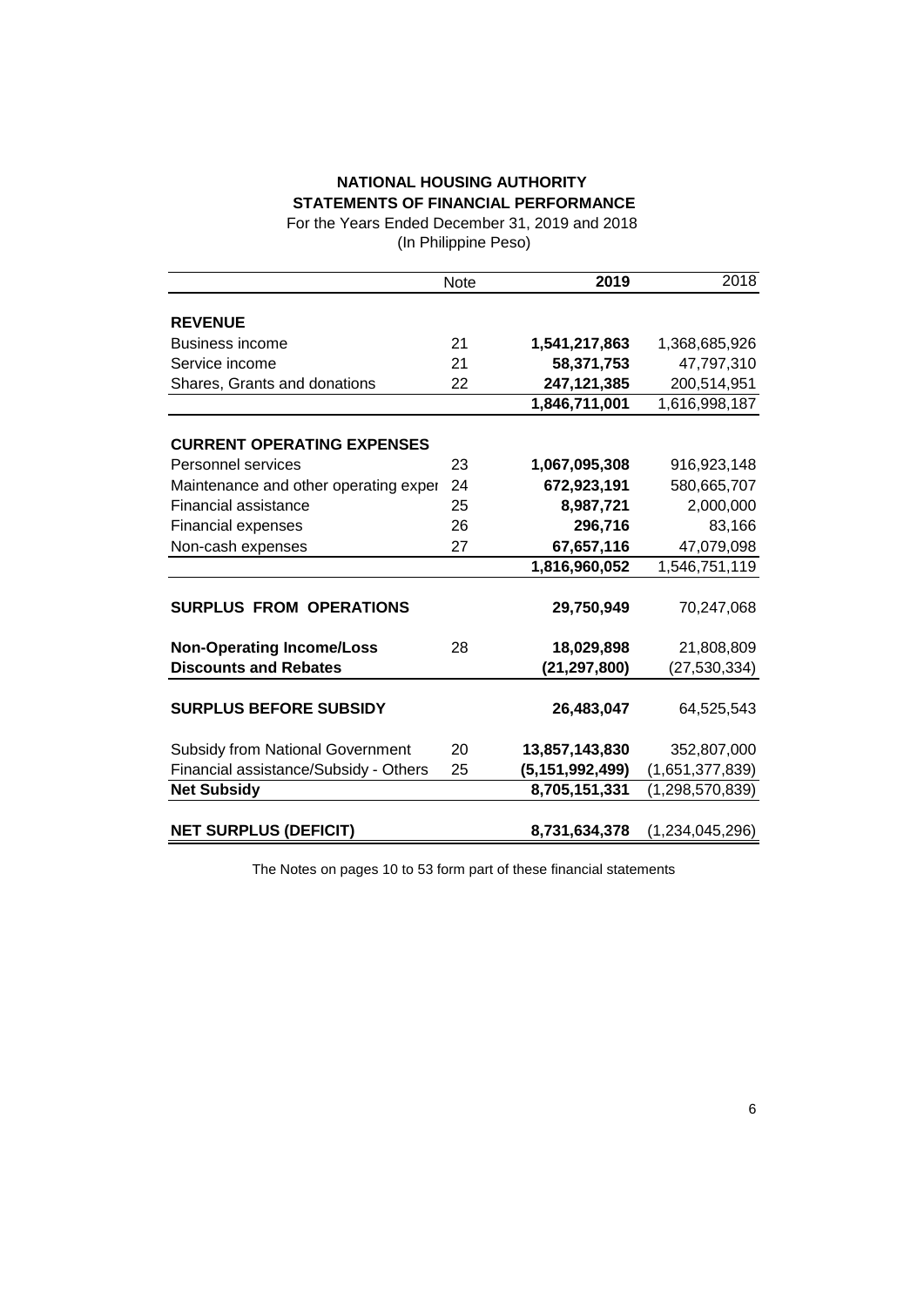#### **NATIONAL HOUSING AUTHORITY STATEMENTS OF CHANGES IN NET ASSETS/EQUITY**

### For the Years Ended December 31, 2019 and 2018

(In Philippine Peso)

|                                           | Accumulated<br><b>Surplus</b> | Govenrment<br><b>Equity</b> | Contributed<br>Capital | <b>Revaluation</b><br><b>Surplus</b> |                  |
|-------------------------------------------|-------------------------------|-----------------------------|------------------------|--------------------------------------|------------------|
|                                           | (Note 18)                     | (Note 18)                   | (Note 18)              | (Note 19)                            | Total            |
|                                           |                               |                             |                        |                                      |                  |
| BALANCE, JANUARY 1, 2018                  | 106,281,045,124               | 2,893,406,770               | 3,494,298,633          | 6,244,821,312                        | 118,913,571,839  |
| Changes in Net Assets/Equity for CY 2018  |                               |                             |                        |                                      |                  |
| Deficit for the period                    | -1,234,045,296                | $\Omega$                    | $\Omega$               | 0                                    | $-1,234,045,296$ |
| Dividends paid for the year               | $-32,262,771$                 | $\Omega$                    | $\Omega$               | $\Omega$                             | $-32,262,771$    |
| Adjustment on sale of lots in Pasig,      |                               |                             |                        |                                      | n                |
| Cainta and Taytay                         | 0                             | 0                           | 8,085                  | 0                                    | 8,085            |
| BALANCE, DECEMBER 31, 2018                | 105,014,737,057               | 2,893,406,770               | 3,494,306,718          | 6,244,821,312                        | 117,647,271,857  |
|                                           |                               |                             |                        |                                      |                  |
| <b>BALANCE, JANUARY 1, 2019</b>           | 105,014,737,057               | 2,893,406,770               | 3,494,306,718          | 6,244,821,312                        | 117,647,271,857  |
| Changes in Net Assets/Equity for CY 2019  |                               |                             |                        |                                      |                  |
| Surplus for the period                    | 8,731,634,378                 | $\Omega$                    | 0                      | $\Omega$                             | 8,731,634,378    |
| Dividends payable for the year            | $-13,241,523$                 | $\Omega$                    | 0                      | 0                                    | $-13,241,523$    |
| Adjustments:                              |                               |                             |                        |                                      |                  |
| Amortization interest                     | 98,921,423                    | $\Omega$                    | $\Omega$               | 0                                    | 98,921,423       |
| Accrued rental and interest receivables   | $-46,950,562$                 | 0                           | 0                      | 0                                    | -46,950,562      |
| Restructuring of matured accounts         | 37,428,134                    | 0                           | 0                      | $\Omega$                             | 37,428,134       |
| Impairment loss on dormant accounts       |                               |                             |                        |                                      |                  |
| receivable                                | $-33,580,040$                 | 0                           | 0                      | 0                                    | $-33,580,040$    |
| Various adjustments on administration fe  | 9,847,940                     | $\Omega$                    | 0                      | $\Omega$                             | 9,847,940        |
| Appraisal surplus of lot sold to National |                               |                             |                        |                                      |                  |
| Kidney and Transplant Institue            |                               | O                           | <sup>0</sup>           | 562,891,643                          | 562,891,643      |
| BALANCE, DECEMBER 31, 2019                | 113,798,796,807               | 2.893.406.770               | 3.494.306.718          | 6,807,712,955                        | 126,994,223,250  |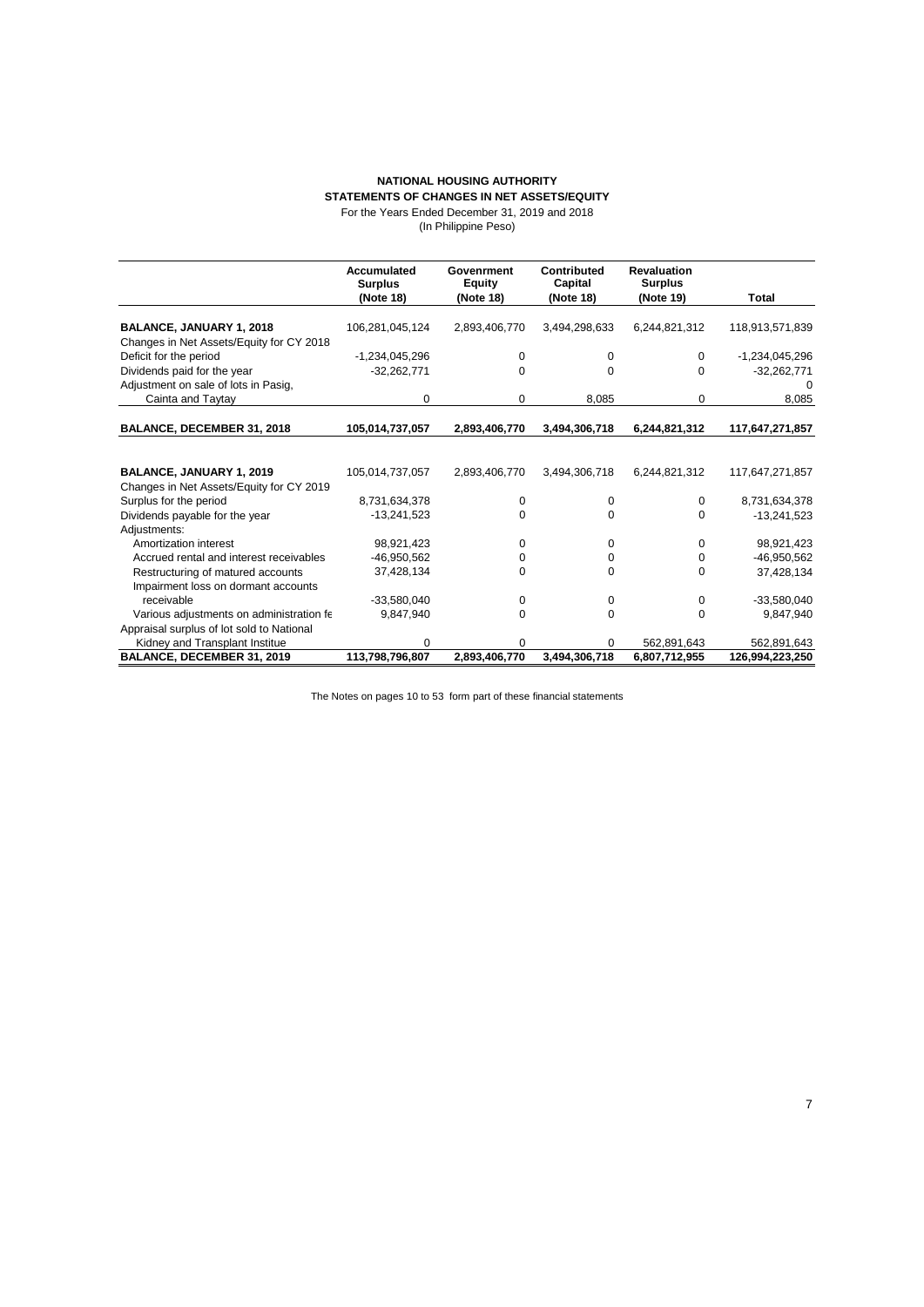#### **NATIONAL HOUSING AUTHORITY STATEMENTS OF CASH FLOWS**

For the Years Ended December 31, 2019 and 2018 ( In Philippine Peso)

|                                                        | Note | 2019               | 2018                |
|--------------------------------------------------------|------|--------------------|---------------------|
| <b>CASH FLOWS FROM OPERATING ACTIVITIES</b>            |      |                    |                     |
| <b>Subsidies from National Government</b>              |      | 13,857,143,830     | 352,807,000         |
| Cash borrowed from trust funds                         |      | 4,985,506,526      | 5,281,137,137       |
| Collections from awardees/beneficiaries                |      | 1,754,711,758      | 1,756,441,577       |
| Other collections                                      |      | 41,661,576         | 48,090,858          |
| Interest earned on savings/time deposit                |      | 7,227,360          | 27,467,096          |
| Cash received from donation                            |      | 0                  | 200,000,000         |
| Payments to contractors                                |      | (8, 242, 775, 398) | (12, 172, 203, 756) |
| Cash paid to suppliers and employees                   |      | (2, 155, 430, 020) | (1,532,952,827)     |
| Disbursements made for:                                |      |                    |                     |
| Various calamity projects                              |      | (1,980,988,840)    | 0                   |
| Various resettlement projects                          |      | (1,955,115,622)    | 0                   |
| Temporary shelters for internally displaced            |      |                    |                     |
| persons of Marawi                                      |      | (1,840,753,761)    | 0                   |
| <b>AFP/PNP Housing</b>                                 |      | (1,769,955,444)    | (1, 196, 364, 293)  |
| Northrail/Southrail/North Triangle Relocation Projects |      | (74, 154, 629)     | (26, 780, 442)      |
| Cash paid for the acquisition of raw land              |      | (44,992,008)       | 0                   |
| Payment of taxes, duties and licenses                  |      | (2, 118, 843)      | (85,607,985)        |
| Disbursements made for:                                |      |                    |                     |
| R-10 widening project                                  |      | 0                  | (153,079,384)       |
| Temporary shelters of Marawi                           |      | 0                  | (69, 650, 195)      |
| BCDA relocation/resettlement project                   |      | $\pmb{0}$          | (57, 926, 376)      |
| APECO resettlement project                             |      | 0                  | (16,460,000)        |
| PAO resettlement project                               |      | 0                  | (2,477,973)         |
| CRRIUPHC program                                       |      | 0                  | (117, 117)          |
| Net cash provided by (used in) operating activities    |      | 2,579,966,485      | (7,647,676,680)     |
|                                                        |      |                    |                     |
| <b>CASH FLOWS FROM INVESTING ACTIVITIES</b>            |      |                    |                     |
| Purchase of property and equipment                     |      | (119, 976, 453)    | (14, 787, 162)      |
| Net cash used in investing activities                  |      | (119, 976, 453)    | (14, 787, 162)      |
|                                                        |      |                    |                     |
| <b>CASH FLOWS FROM FINANCING ACTIVITIES</b>            |      |                    |                     |
| Dividends paid to the National Government              |      | (32, 262, 771)     | (18, 219, 574)      |
| Net cash used in financing activities                  |      | (32, 262, 771)     | (18, 219, 574)      |
| NET INCREASE (DECREASE) IN CASH                        |      |                    |                     |
| <b>AND CASH EQUIVALENTS</b>                            |      | 2,427,727,261      | (7,680,683,416)     |
| CASH AND CASH EQUIVALENTS AT BEGINNING OF YEAR         |      | 3,930,096,207      | 11,610,779,623      |
| CASH AND CASH EQUIVALENTS AT END OF YEAR               | 5    | 6,357,823,468      | 3,930,096,207       |